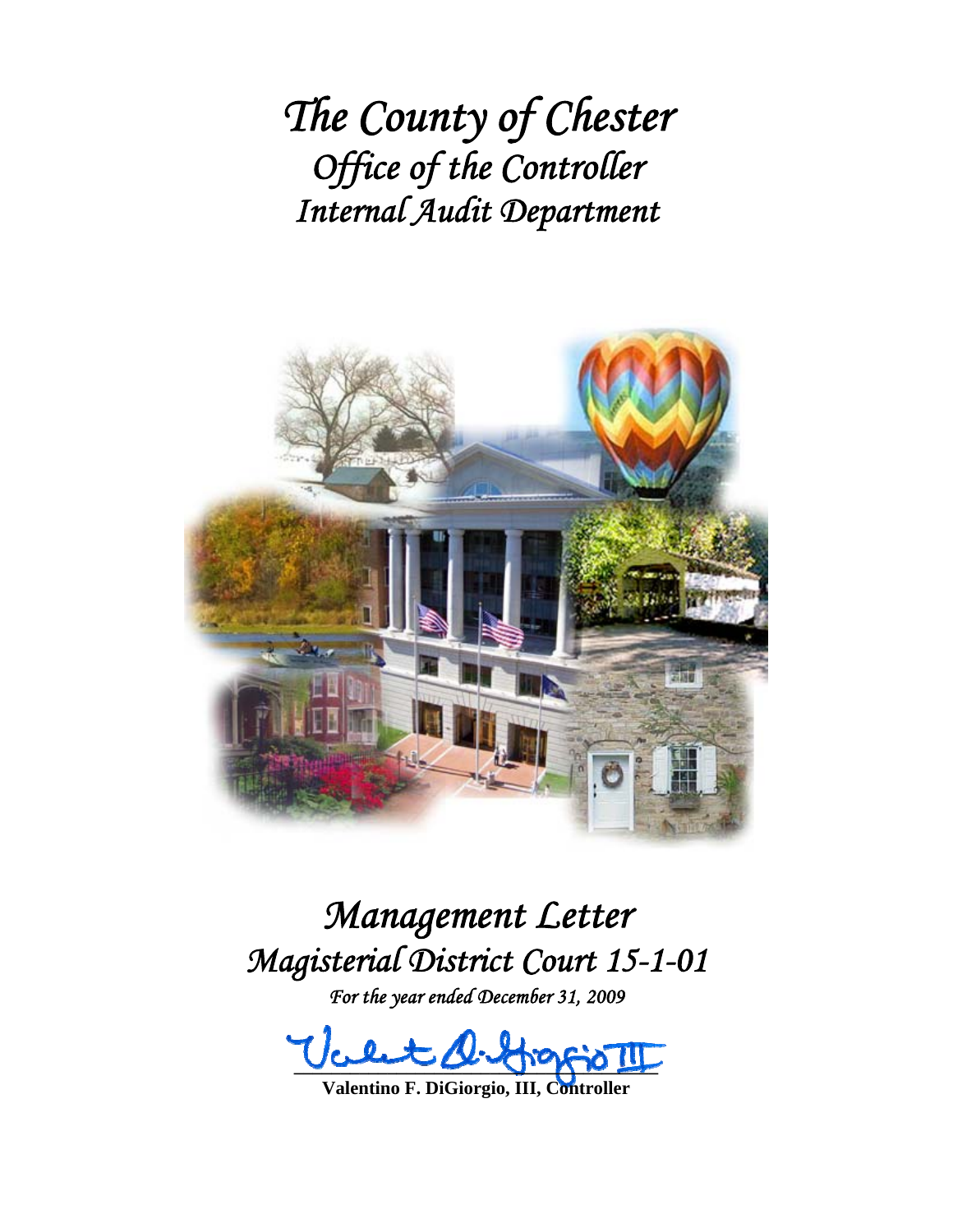# **To: Magisterial District Judge Mark Bruno**

## *Introduction*

On May 3, 2010, Internal Audit completed an audit of Magisterial District Court 15-1-01 (*District Court*). Gretchen W. Sohn, CIA, was the auditor-in-charge and was assisted by 1 additional audit staff member. Internal Audit is required by County Code to review district courts annually to ensure compliance with policies and procedures mandated by the Administrative Office of Pennsylvania Courts and/or District Justice Administration and to assess their overall internal control structure. The scope of our audit included a review of the following:

- Cash and Petty Cash
- Undisbursed Funds
- Cash Receipts
- Manual Receipts
- Cash Disbursements
- Voided Transactions
- Overall Compliance.

We conducted our audit in accordance with generally accepted auditing standards and standards applicable to financial audits contained in *Government Auditing Standards* published by the Comptroller of the United States. We have also issued our Independent Auditor's Report on Compliance and Internal Control over Financial Reporting concurrent with this Management Letter. Disclosures and other information in that Report (also dated May 3, 2010) should be considered in conjunction with this Management Letter.

## *Executive Summary*

The management and staff of the *District Court* are, in all material respects, in compliance with policies and procedures set forth by the Administrative Office of Pennsylvania Courts and directives imposed by District Justice Administration. Minor findings involving internal control and compliance are included within this Management Letter. Based on Internal Audit's testing and observations, it is our opinion that these deficiencies are not the result of negligence or deliberate misconduct, but are instead the consequence of one or more of the following:

- Oversights
- Human error.

We would like to thank the management and staff of the *District Court* for their cooperation and assistance during the course of this audit. We have provided herein a copy of our "Audit Findings" and "Recommendations" for your review and comment.

Please feel free to contact our office at (610) 344-6797 should you have any questions or concerns.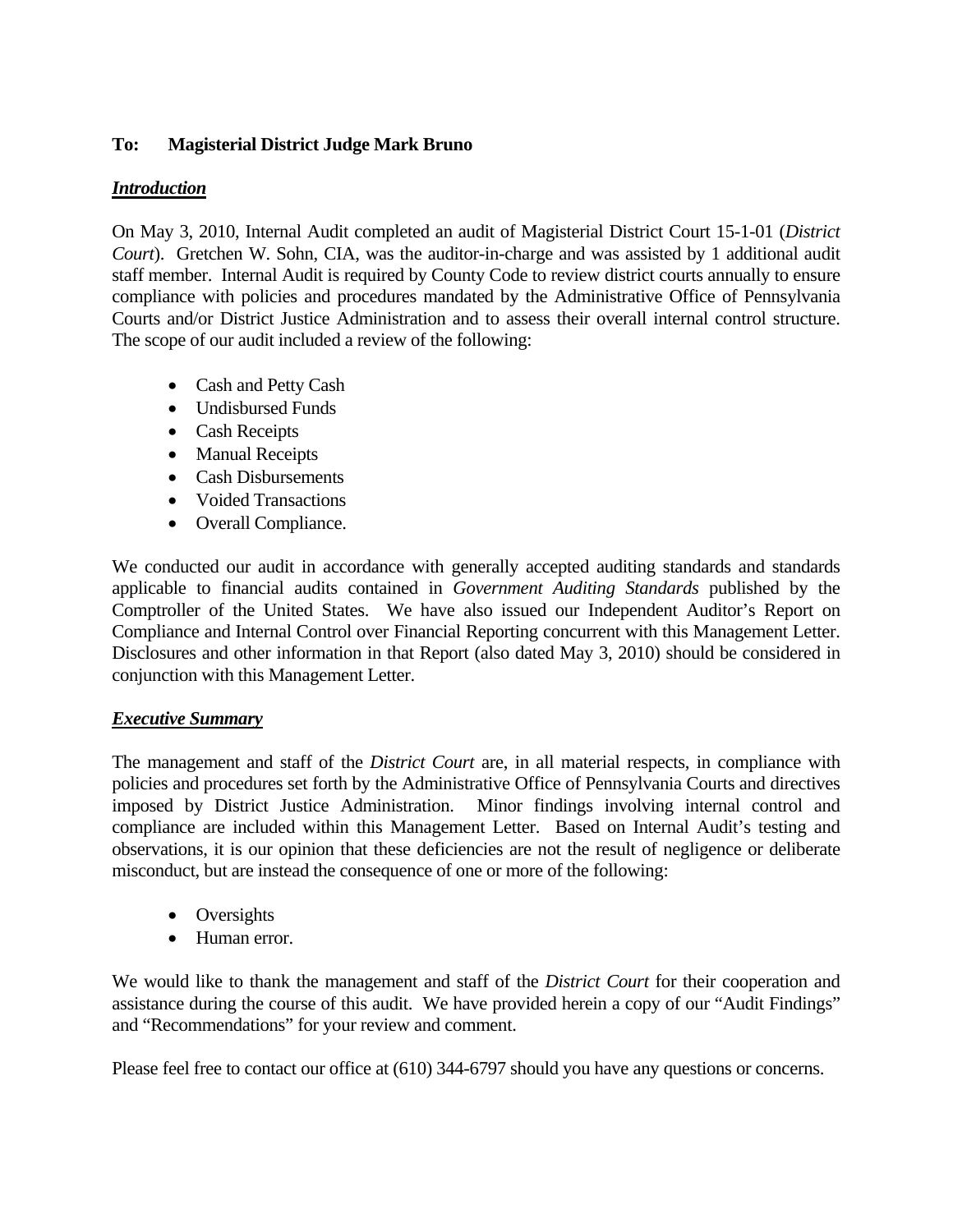## **COUNTY OF CHESTER**

# **MAGISTERIAL DISTRICT COURT 15-1-01**

# **FINDINGS AND RECOMMENDATIONS**

# **FOR THE YEAR ENDED DECEMBER 31, 2009**

# **I. COMPLIANCE WITH POLICIES AND PROCEDURES**

In order to test compliance with all applicable policies and procedures, Internal Audit selected a statistical sample of 30 case files out of a total population of 14,888 case files created in 2009. In addition, we performed other related tests of cash receipts, cash disbursements, manual receipts, undisbursed funds, and voided transactions. Sample size for the tested areas was determined through a risk assessment analysis based on the results of the *District Court's* prior year audit and current year caseload. We believe the results of our tests are representative of the entire population on the basis of accepted audit sampling principles.

#### Finding 1: Cash Disbursements

Internal Audit noted the following:

• In 1 instance, a copy of an issued check was not attached to the case file.

## Recommendation

Internal Audit recommends that a copy of all issued checks be attached to the appropriate case file to ensure complete and accurate records.

#### *Auditee Response*

*District Court management concurs with the finding and recommendation.* 

## Finding 2: Voided Transactions

Internal Audit noted the following:

- In 1 instance, the voided receipt copy attached to the case file was not labeled "void".
- In 1 instance, a copy of the voided check was not attached to the case file.
- In 1 instance, a copy of the replacement check was not attached to the case file.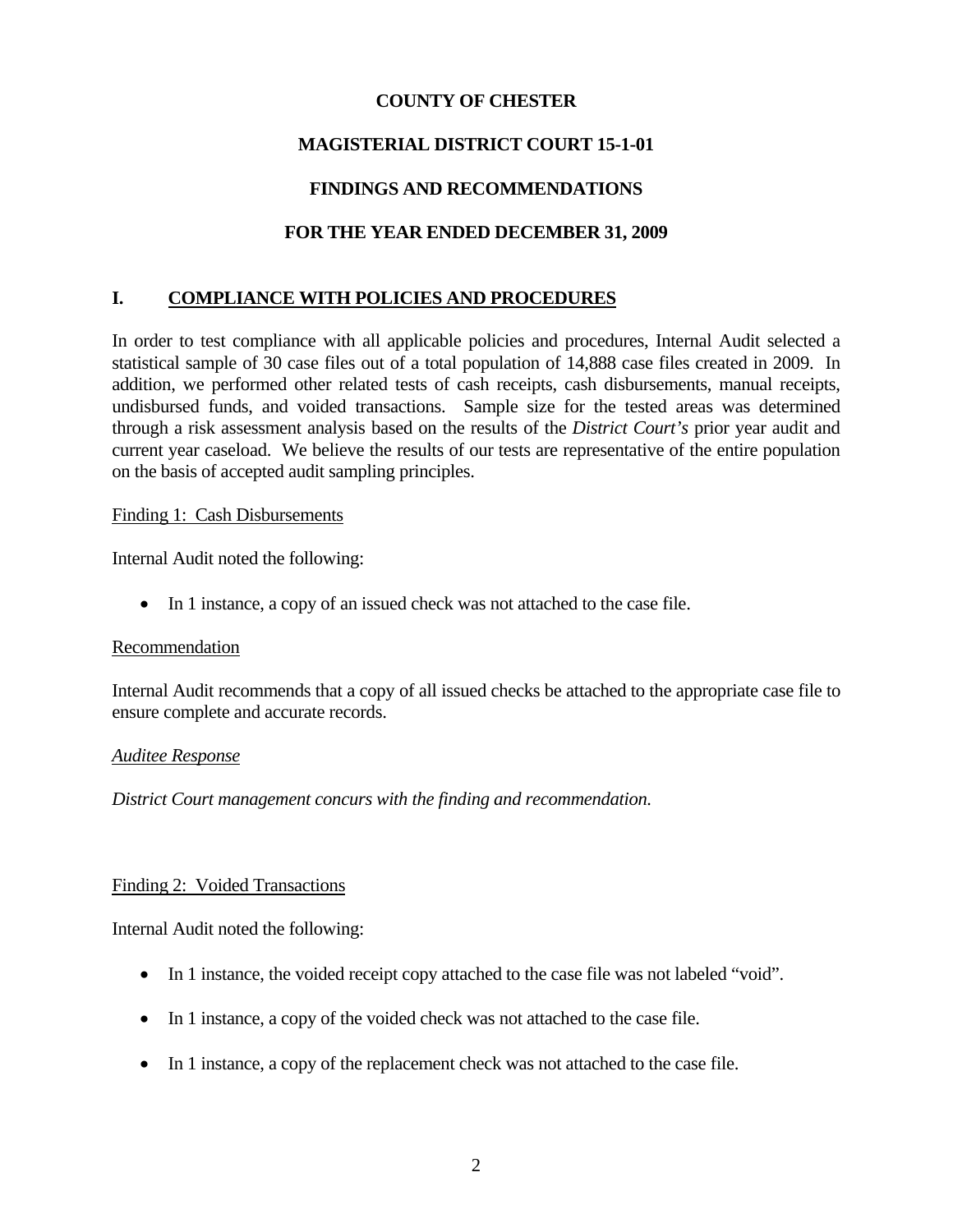# **COUNTY OF CHESTER**

# **MAGISTERIAL DISTRICT COURT 15-1-01**

# **FINDINGS AND RECOMMENDATIONS**

# **FOR THE YEAR ENDED DECEMBER 31, 2009**

# **I. COMPLIANCE WITH POLICIES AND PROCEDURES**

Finding 2: Voided Transactions (continued)

## **Recommendation**

Internal Audit recommends that a copy of any voided transaction (receipts and disbursements) be attached to the appropriate case file and labeled as "void" with the reason for the void notated. Internal Audit also recommends that if a voided transaction is replaced that a copy of the new receipt and/or check is attached to the appropriate case file to ensure complete and accurate records.

## *Auditee Response*

*District Court management concurs with the finding and recommendation.* 

# Finding 3: Overall Compliance

Internal Audit noted the following:

• In 3 instances, the warrant on a case was not recalled/reissued within 60 days.

## Recommendation

Internal Audit recommends that *District Court* management reemphasize to the staff the importance of adhering to the collection procedures as outlined in the District Justice Automated Office Clerical Procedures Manual. Internal Audit also recommends that a copy of the Constable Cost Sheet be attached to the appropriate case file to ensure complete and accurate records.

## *Auditee Response*

*District Court management concurs with the finding and recommendation.*